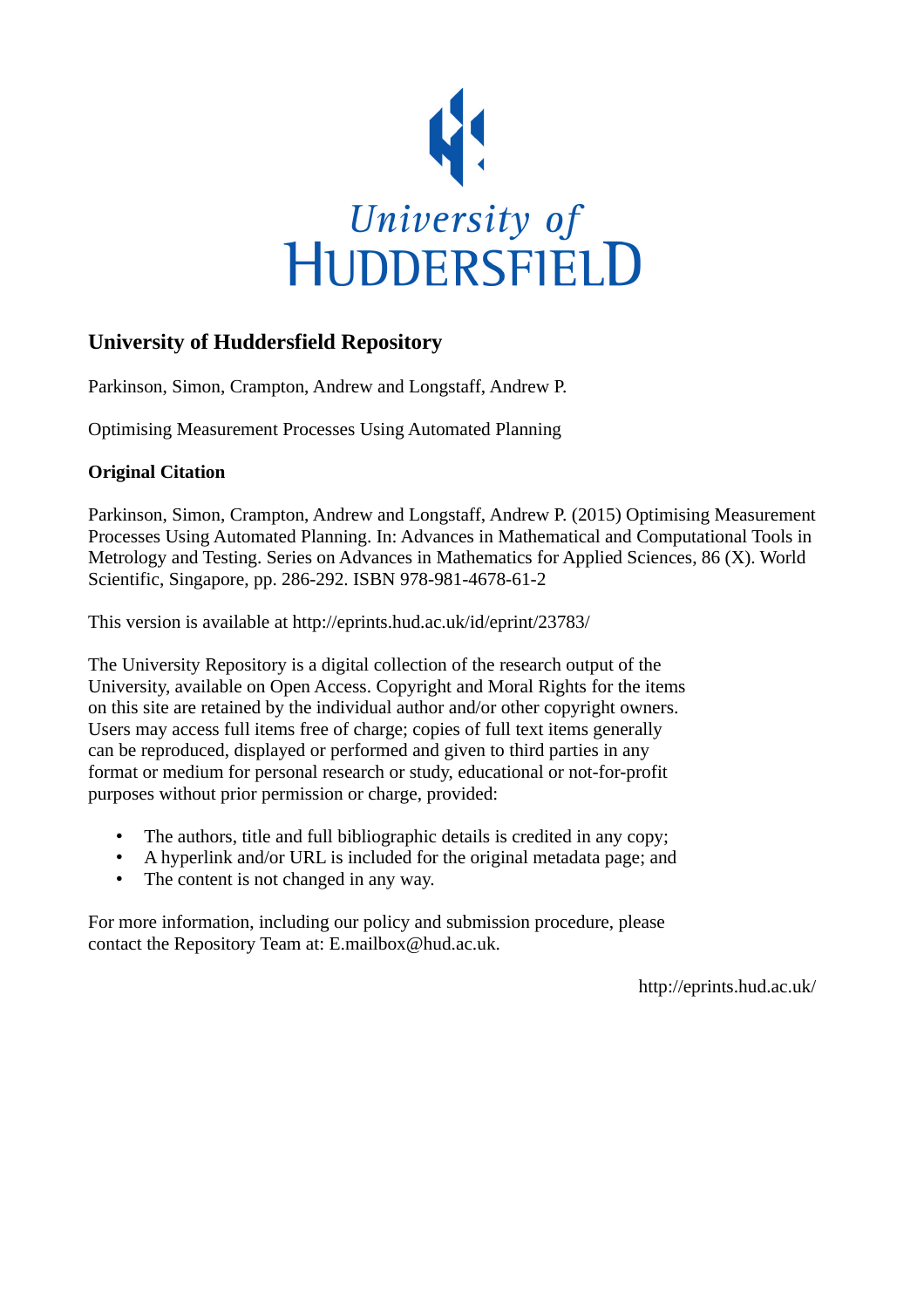#### 1

## OPTIMISING MEASUREMENT PROCESSES USING AUTOMATED PLANNING

S. Parkinson<sup>∗</sup> and A. Crampton and A. P. Longstaff

Department of Informatics, University of Huddersfield, HD1 3DH, UK <sup>∗</sup>E-mail: s.parkinson@hud.ac.uk

Many commercial measurement processes are planned with little or no regard to optimality in terms of measurement time and the estimated uncertainty of measurement. This can be because the complexity of the planning problem makes optimality in a dynamic environment difficult to achieve, even with expert knowledge. This paper presents a novel approach to measurement planning using automated planning. Detailed information regarding the modelling and encoding of measurement processes are provided. The benefits of this approach are demonstrated through the results of applying it to machine tool calibration. A discussion is then formed around the development of future tools to further validate the approach.

#### 1. Introduction

Measurement processes often contain multiple measurements, which have time and order dependencies when estimating and minimising the uncertainty of measurement. The scheduling of interrelated measurements can have significant impact on the estimated uncertainty of measurement, especially in dynamic environments such as those taken within non-stable environmental temperature. Expert knowledge is required to produce both valid and optimal measurement plans. This can present problems for industrialists who are wanting to implement or improve their measurement processes.

The Guide to the expression of Uncertainty in Measurement (GUM) ? establishes general rules for evaluating and expressing the uncertainty of measurement with the intention of being applicable to a broad range of measurements. An expert will use the GUM to plan and optimise a sequence of measurements by making informed decisions. However, it is often the case that planning a sequence of measurements against a continuously changing environment (e.g. changing temperature) can be cumbersome and little or no regard is taken to optimality, resulting in a higher uncertainty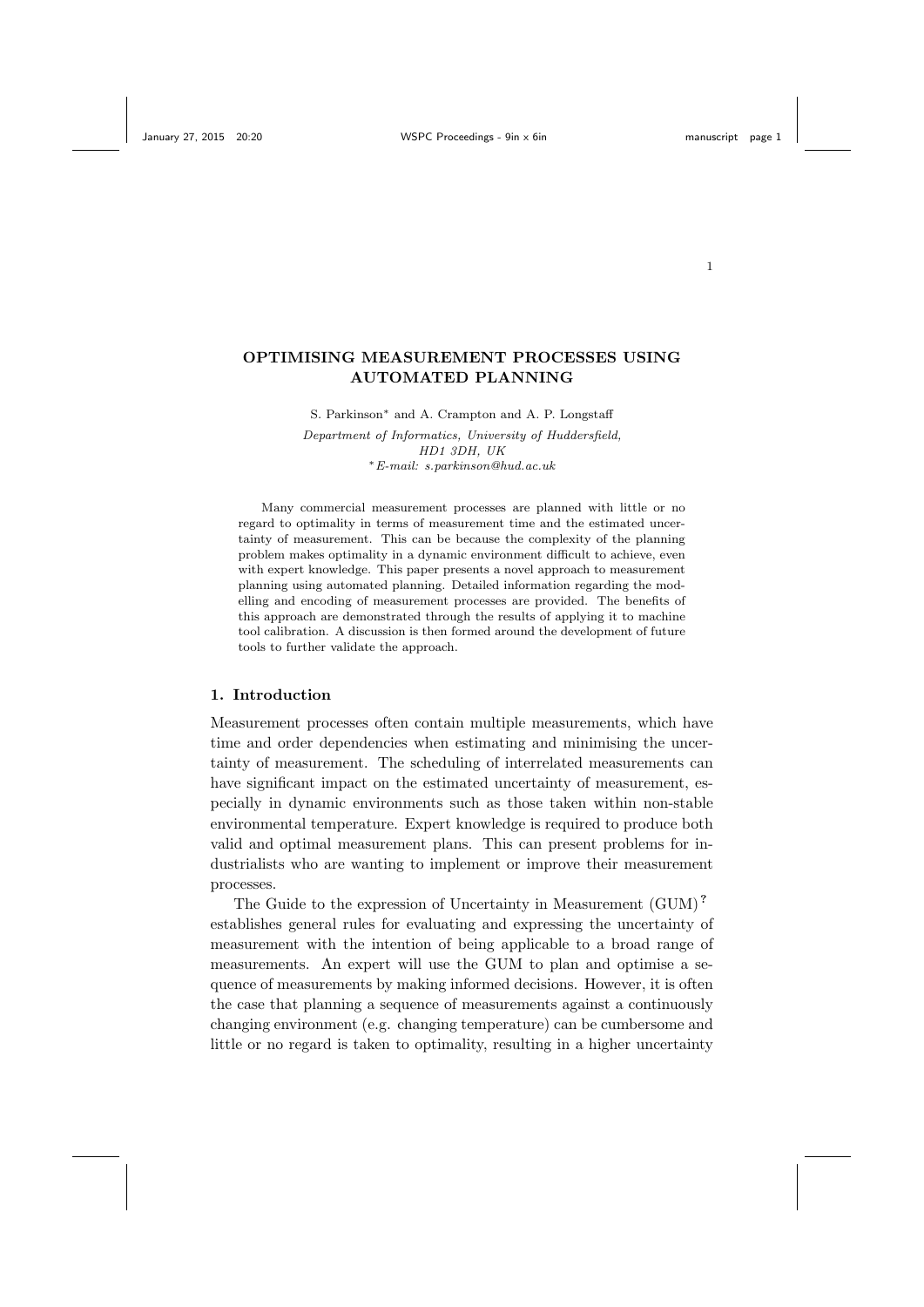2 than that which is achievable.

The GUM, and other theoretical guides, contain detailed, advanced procedures for estimating the uncertainty of measurement. However, this can often make it difficult to implement on an industrial level. The Procedure for Uncertainty MAnagement (PUMA) ? provides an iterative method for reducing the estimated uncertainty per measurement. However, this approach does not consider scheduling a sequence of measurements to reduce the overall estimated uncertainty of measurement.

This paper proposes an approach that utilises Automated Planning (AP) to encode and deliberate over the measurements, optimising their order by anticipating their expected outcome. The theory of automated planning and the implementation of knowledge are discussed in the following two sections. This leads to a demonstration of how expert knowledge can be encoded and subsequently used to produce optimal measurement plans. A discussion is then formed around the authors' ambition to develop and extend tools which will enable users to easily optimise their measurement processes.

## 2. Automated Planning

Planning is an abstract, explicit deliberation process that chooses and organises actions by anticipating their expected outcome. Automated planning is a branch of Artificial Intelligence (AI) that studies this deliberation process computationally and aims to provide tools that can be used to solve real-world planning problems<sup>?</sup>. To explain the basic concepts of AP, a conceptual model is provided based on the state-transition system. A state-transition system is a triple  $\sum = (S, A, \rightarrow)$  where  $S = (s_1, s_2, \dots)$ is a finite set of states,  $A = (a_1, a_2, \dots)$  is a finite set of actions, and  $\rightarrow: S \times A \rightarrow 2^s$  is a state-transition function. A classical planning problem for a restricted state-transition system is defined as a triple  $P = (\sum, s_0, g)$ , where  $s_0$  is the initial state and g is the set of goal states. A solution P is a sequence of actions  $(a_1, a_2, \ldots, a_k)$  corresponding to a sequence of state transitions  $(s_1, s_2, \ldots, s_k)$  such that  $s_1 = \rightarrow (s_0, a_1), \ldots, s_k = \rightarrow (s_{k-1}, a_k)$ , and  $s_k$  is the goal state. The state  $s_1$  is achieved by applying action  $a_1$  in state  $s_0$  and so on.

In AI planning, when planning for a complex problem, it can become practically impossible to represent explicitly the entire state space; since the number of states can potentially increase exponentially. In classical planning, the state of the world is represented by a set of first-order predicates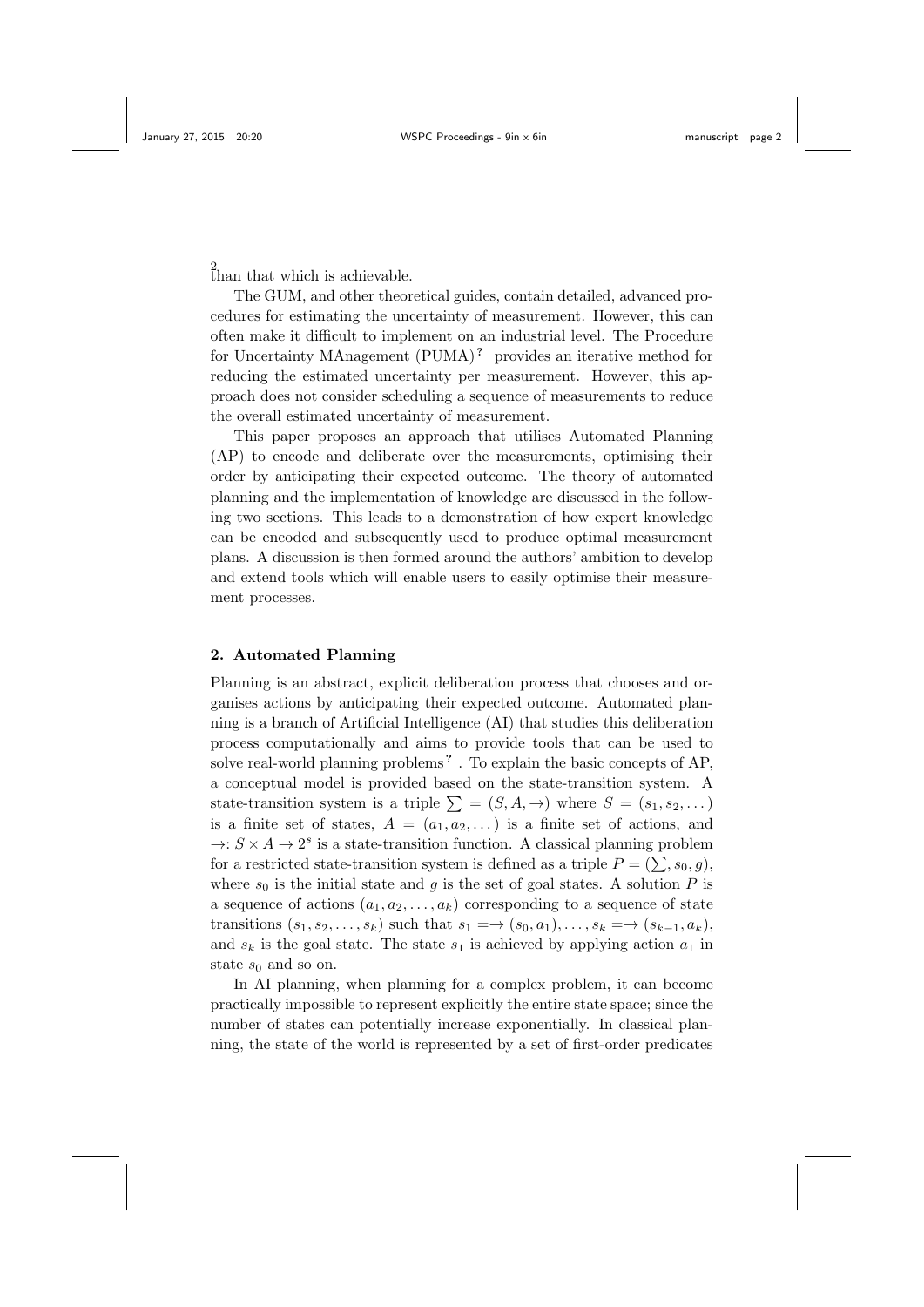which are set true or false by an action a. An action has three elements: (1) a parameter list that is used for identifying the action, (2) a list of preconditions precond(a) that must be satisfied before the action can be executed, and  $(3)$  an effect effects $(a)$  that contains a list of predicates that represent the resulting state from the execution of this action.

A full conceptual model for planning is shown in Figure 1 (Modified from? ). The model has three parts: (1) a planner, (2) a controller, and (3) the state-transition system. The planner generates a plan (sequence of actions) for a specified problem model by using the domain model. A domain model is an abstraction of the real-world domain which is sufficient to be used in conjunction with a planner to automatically solve the planning problem specified in the problem model. A planning problem consists of an initial and goal state composed of a set of first-order predicates. A controller observes the current state of the system from the state-transition function and chooses an action that is generated by the planner based on the domain model. The state-transition system progresses according to the actions that it receives from the controller.



Fig. 1. A conceptual model of AI planning.

#### 3. Knowledge Engineering

Knowledge Engineering (KE), for automated planning, is the process that deals with acquisition, formulation, validation and maintenance of planning knowledge; where the key product is the domain model. To enable a wide use of planning applications, the Planning Domain Definition Language (PDDL)? is used to encode the domain. A PDDL problem is comprised of two parts. Firstly, a domain that consists of predicates and actions, and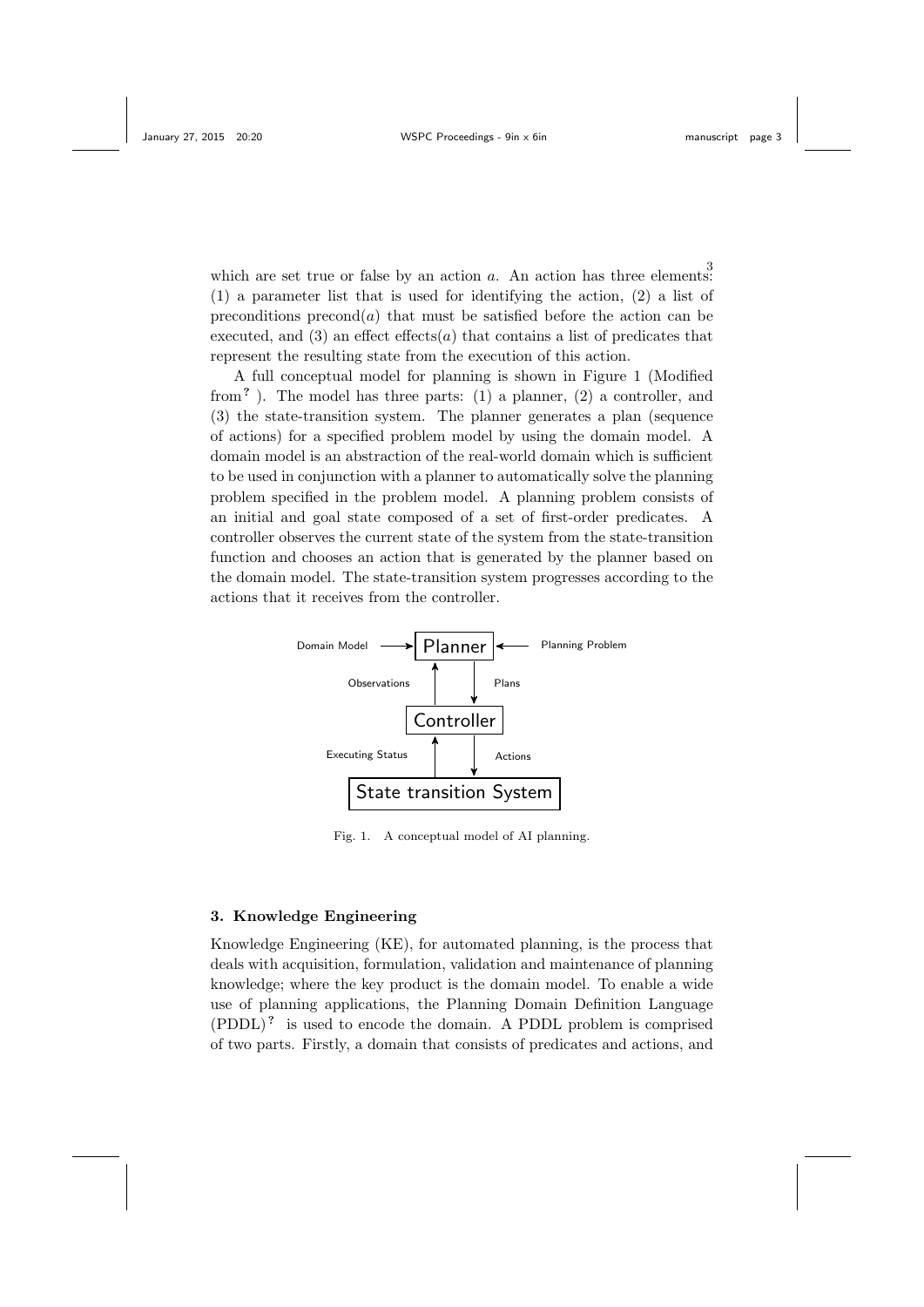4 secondly the problem definition, consisting of the initial and goal state.

Domain engineers will typically either develop domain models using (1) a traditional text editor, or (2) a Graphical User Interface (GUI). Traditionally, all domain models had to be developed in a text editor (e.g. Notepad), but recent improvements in GUI knowledge engineering tools are helping to make knowledge engineering a more efficient process. One of the more prominent tools available for domain engineering is itSIMPLE? which provides an environment that enables knowledge engineers to model a planning domain using the Unified Modelling Language (UML) Standards<sup>?</sup>. This is significant as it opens up the potential use of the tool to most software engineers with knowledge of UML, but not necessarily AP. itSIMPLE, just like many other tools, focuses on the initial phase of a disciplined life-cycle, facilitating the transition of requirements to formal specification. The design life-cycle goes from gathering requirements and modelling them in UML, right through to the generation of a PDDL model which can be used with state-of-the-art planning tools. The current state-of-the-art in knowledge engineering for AP is sufficient for initial development of real-world applications. However, as the domain advances, features that are not supported by knowledge engineering tools are required. Therefore, for the application presented in this paper, a traditional text editor is used.

## 3.1. Implementation of Measurement Knowledge

In this section, the knowledge required to automatically construct measurement plans, as well as the methods of encoding it, are presented and discussed.

#### 3.1.1. Temporal Information

Within metrology, especially industrial metrology, the financial cost of a measurement process can be related to the time it takes to complete. The direct labour cost and any lost revenue due to 'opportunity cost' if measuring a production asset. For modelling purposes, each individual measurement can be broken up into individual temporal components. For example, when performing a measurement, equipment will need to be set-up, the measurement will be performed, and then the equipment will be removed. To enable planning with time, the durative action model of  $\text{PDDL2.1}^?$  is used.

In PDDL, a durative action encoding includes a numeric fluent which represents a non-binary resource and can be used in the duration, pre-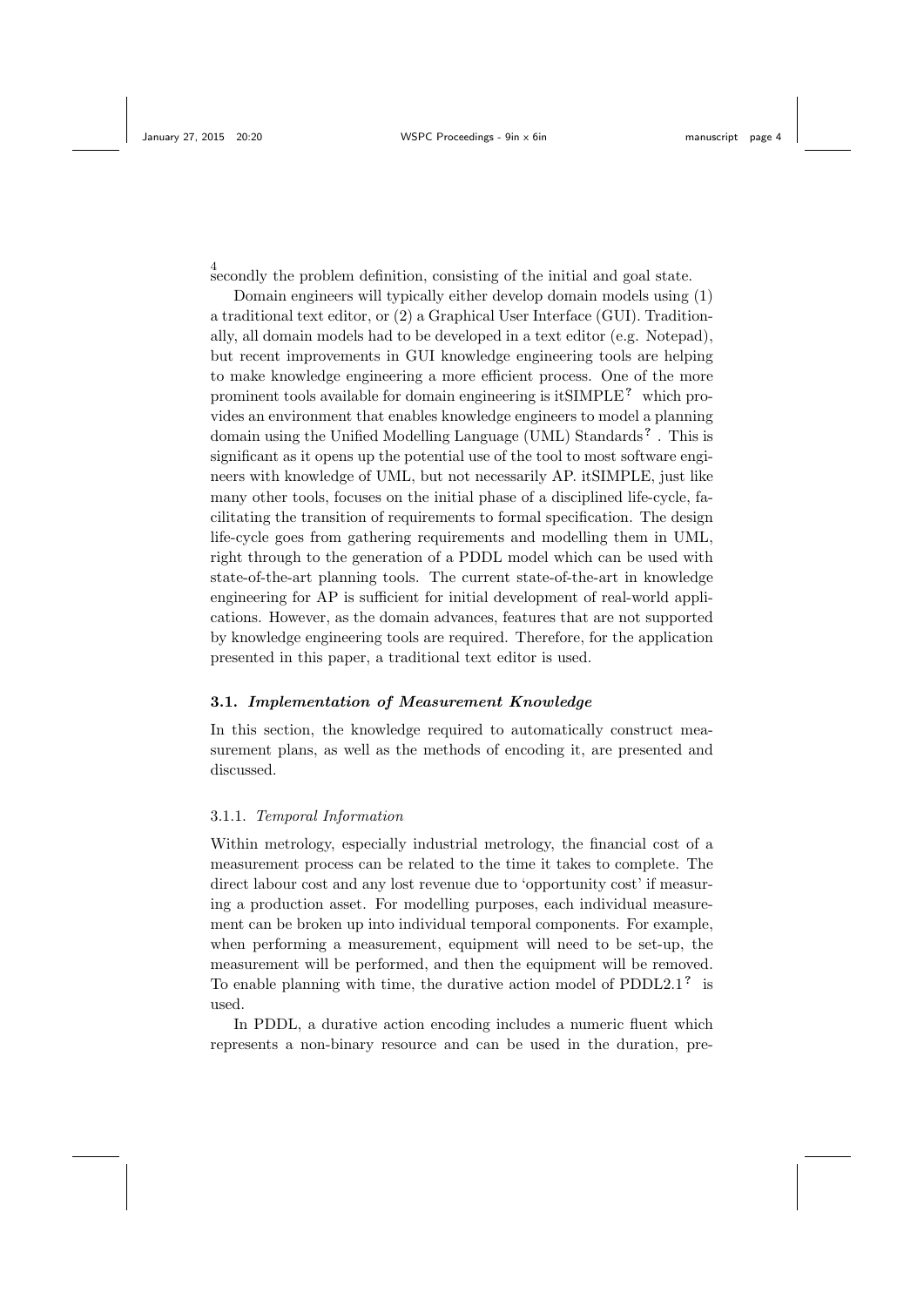5 conditions and effects of an action. The effects use operators (scale up, scale down, increase, decrease and assign) to modify the value of the fluent by using the binary functions  $(+, -, /, *)$ . Comparisons between fluents is performed by using comparators  $(\leq, \leq, =, >, \geq)$  between functions or fluents and real numbers. Durations are expressed either as a predetermined value, or dynamically using binary functions. For example, the following PDDL syntax for the set-up action :duration(= ?duration (setup-time ?in ?mv)) specifies that a chosen action will take a quantity of time specified in the initial state for when the instrument ?in is chosen to take measurement ?mv.

#### 3.1.2. Uncertainty Contributors

Factors that contribute to the total uncertainty of measurement are also encoded as numeric fluents which are specified in the initial state and expressed through action effects. For example, Equation 1 can be easily encoded in PDDL, as provided in Figure 2. Equation 1 shows how to estimate the uncertainty contribution when using a laser interferometer, where  $U_{\text{calibration}}$  is provided on a device's calibration certificate. Here  $L$  is the length in metres and  $k$  is the coverage factor

$$
u_{\text{device laser}} = \frac{U_{\text{calibration}} \times L}{k} \tag{1}
$$

(\*(/(k value ?in)(\*(u calib ?in)(length-to-measure ?ax ?er))) (/(k value ?in)(\*(u calib ?in)(length-to-measure ?ax ?er))))

Fig. 2. Example PDDL uncertainty effect.

#### 3.1.3. Dynamics

Throughout the measurement process, dynamics such as the continuous change in temperature, affect the estimated uncertainty. In order to optimise the measurement process effectively, it is important that such dynamics are encoded into the model. In PDDL, dynamics in the measurement process are encoded either using PDDL2.1 or PDDL+. In PDDL2.1, dynamics can be represented as effects of continuous change throughout an action's duration. For example, (increase (temperature ?t) (\*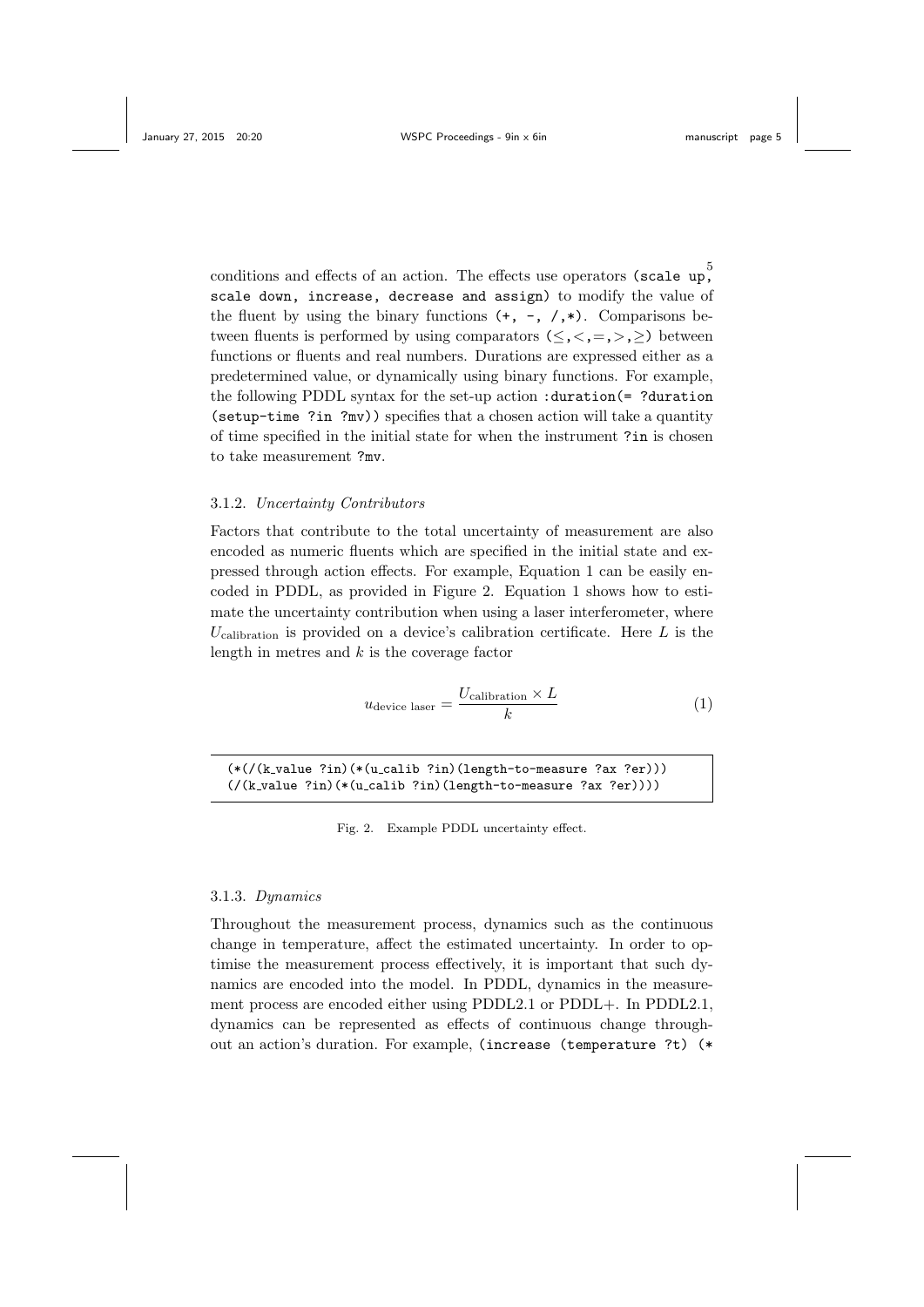6 #t (rate-of-change ?r))) describes how the environment temperature, ?t, increases continuously, as a function of the rate-of-change of ?r. In PDDL+, numerics of continuous, non-linear change can be implemented using the stop, start process model exhibited through processes and effects<sup>?</sup>. However, there is currently no planning tool capable of supporting the full PDDL+ syntax. The solution is to discretise the continuous change into a set of durative actions with time-dependent continuous effects. However, this requires pre-processing of non-linear resources to discretise them based on a discretisation threshold. If the chosen value is too low, then too many actions could be generated rendering the planner unable to solve the problem. If the value it too high, the discretisation could no longer be representative and lead to the generation of suboptimal plans.

#### 3.1.4. Optimisation

Based on ISO recommendations, the root of the sum of squares is used to calculate the combined uncertainty ? . The square root function is not a PDDL operator. However, Considering that the square root is a monotonic function, minimising the sum of the squares is as optimal as minimising the square root of the sum of the squares. In the PDDL model this can be achieved by combining the individual, squared contributions for each measurement, and then adding this to an accumulative uncertainty value, U. This optimisation metric is encoded to minimise the global uncertainty value. For applications where time to measure is cost sensitive, it is possible to minimise the total measurement time, T. It is also possible to perform multi-optimisation by calculating the arithmetic mean of both T and U. However, this could be expanded to the weighted optimisation  $\alpha U + (1 - \alpha)T, 0 \leq \alpha \leq 1.$ 

## 4. Example: Machine Tool Calibration

In current work, AP has been successfully applied to the calibration of precision machine tools where multiple measurements are performed to determine the machine's accuracy and repeatability ? ? . This has been achieved by encoding the planning problem in the PDDL2.1 planning language ? alongside a state-of-the-art planning tool  $(LPG<sup>2</sup>)$ .

Empirical analysis has shown that it is possible to achieve a reduction in machine tool downtime greater than 10  $\%$  (12:30 to 11:18 (hh:mm)) over expert generated plans. In addition, the estimated uncertainty due to the schedule of the plan can be reduced by 59  $\%$  (48 µm to 20 µm)<sup>?</sup>.